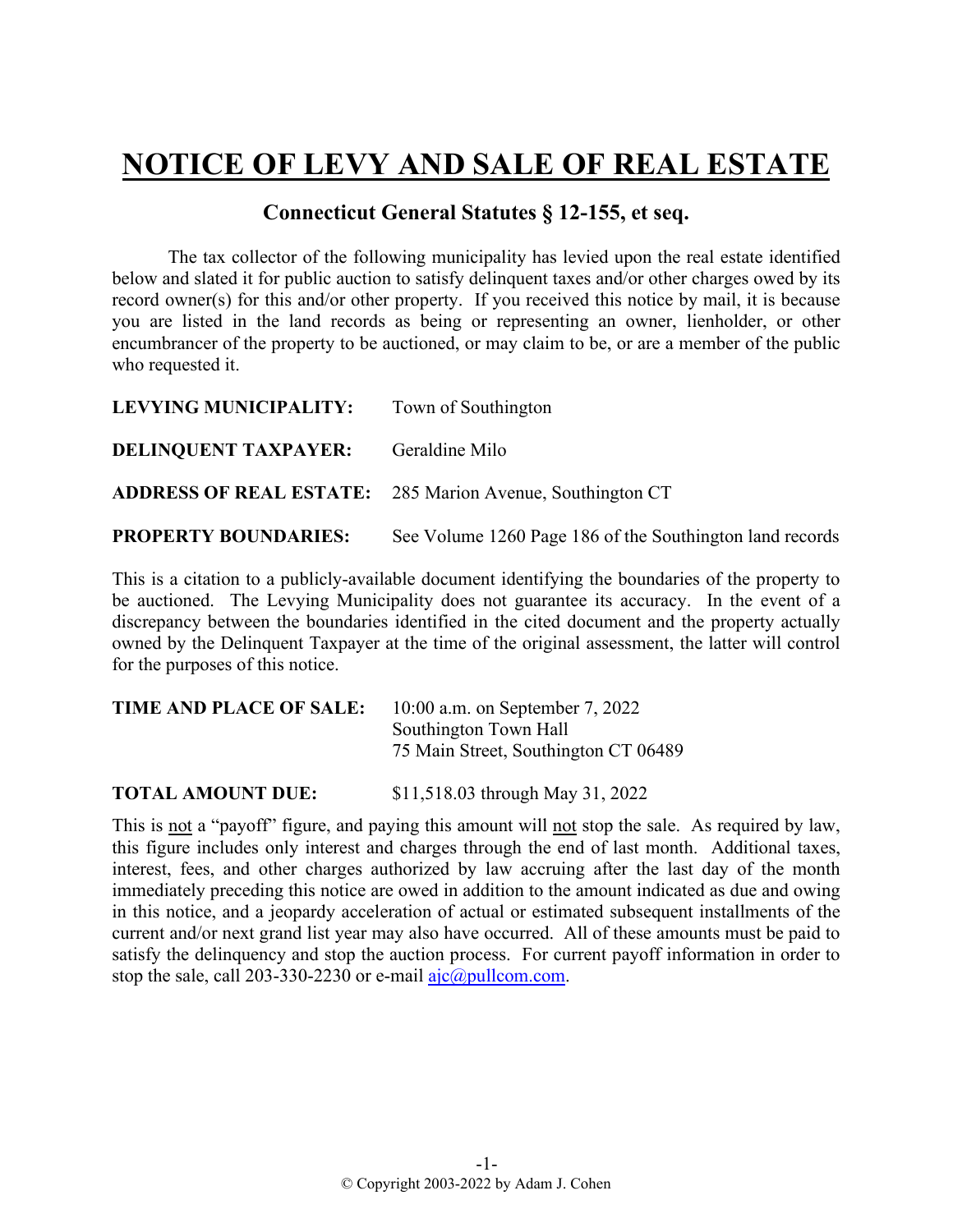**SURVIVING ENCUMBRANCES:** This property will be sold "free and clear" to the winning bidder subject only to: (1) taxes and water/sewer charges laid by the levying municipality which were not yet due and payable at the time of the levy, which is the date accompanying the signature on the first notice of this sale filed in the land records, except as are recovered from the sale; (2) the accrued taxes and water/sewer charges of any other governmental authority against this property; (3) any federal lien recorded until 30 days before the date which is six months after the auction date, except as extinguished pursuant to federal law; (4) easements, covenants and restrictions in favor of other parcels of land predating the time of the levy; (5) solely to the extent any of the delinquencies identified above was assessed on property other than the property to be sold, all encumbrances perfected before this notice was recorded; (6) interests exempt from levy and sale under the Constitution and laws of the United States; (7) the interest of any person or such person's predecessors in title for whom notice of the sale was not sent as required by law, and who had a right to such notice, and who did not in fact know of it within six months thereafter, until expiration of the limitation deadline in C.G.S. § 12-159b; (8) any monetary encumbrance recorded between June 10, 2022 and the date the first notice of this sale was filed in the land records, unless its holder is notified of the tax sale as required by law or in fact knew of it within six months thereafter; (9) any other interest not foreclosed by this tax sale procedure under state law; and (10) the effect of any federal, state, or local law and the restrictions and conditions in the tax sale notices and announced at the auction.

**PERSONS TO WHOM THIS NOTICE IS SENT:** The following persons are, or may claim to be, or may represent, the known holders of choate interests which will be affected by the sale. Absent payment in full before the auction or valid redemption within six months thereafter, the respective titles, mortgages, liens, restraints on alienation, and other encumbrances in this property in favor of all persons with actual or constructive notice thereof shall be extinguished.

| Geraldine Milo<br>661 Main Street #7<br>Plantsville, CT 06479 | Occupant<br>285 Marion Avenue<br>Southington, CT 06489 |
|---------------------------------------------------------------|--------------------------------------------------------|
| Wells Fargo Bank, N.A.<br>101 N. Phillips Avenue              |                                                        |
| Sioux Falls, SD 57104                                         |                                                        |
| successor to Wachovia Bank, N.A.                              |                                                        |